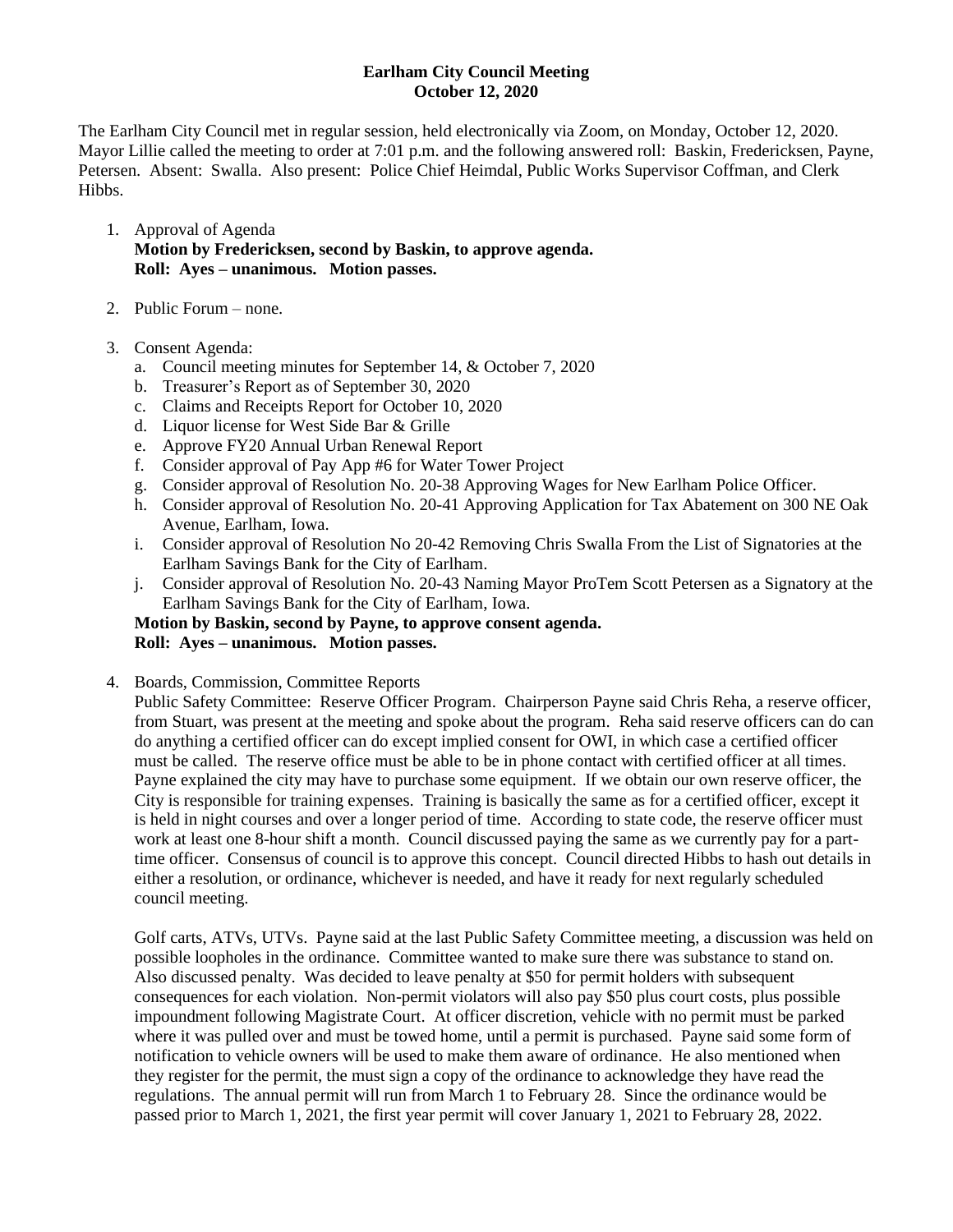- 5. Department Reports
	- a. Public Works Gary Coffman, Public Works Supervisor

Regular mowing, trimming, spraying at cemetery. Starting to pick up leaves. Crane came in to assist in tree storm damage. Took longer than they thought and had to order crane for another day. Had to order two new front tires for the street sweeper. Took 4-man hours to clean up the park after Homecoming. Went and looked at DeSoto's lagoons. They installed heaters to get rid of ammonia, but haven't had to use them yet due to their set up. We will consider this when we do our lagoon project. Water tower painting is complete. Electric will be hooked up next week, and asphalt grinding and work in the next two weeks, then fence, and done. Should be done about 2-3 weeks ahead of schedule.

b. Police Department – Chief Jason Heimdal

Sesquicentennial parade and street dance had no issues. Crowds were not as big, possibly due to change of date and/or Covid. Purchased new tires for Explorer. Chief said the other certified officer who applied for our last job opening, would like to work part-time as needed. Consensus of council was to okay this. Mayor agreed.

## 6. OLD BUSINESS

a. Consider approval of First Reading of Ordinance No. 423 Amending The Earlham Code Of Ordinances By Removing Chapter 75 All-Terrain Vehicles And Snowmobiles, And Replacing It With Chapter 75 Golf Carts, ATVs, UTVs, And Snowmobiles

**Motion by Payne, second by Baskin, to approve the First Reading of Ordinance No. 423 Amending The Earlham Code Of Ordinances By Removing Chapter 75 All-Terrain Vehicles And Snowmobiles, And Replacing It With Chapter 75 Golf Carts, ATVs, UTVs, And Snowmobiles. Roll: Ayes – unanimous. Motion passes.**

- 7. NEW BUSINESS
	- a. Consider approval of Reserve Officer Program **Motion by Petersen, second by Baskin to approve a instituting a Reserve Officer Program, with particulars to be worked out for next month's meeting. Roll: Ayes – unanimous. Motion passes.**
	- b. Fire Chief Boyle Discussion noon whistle repair; introduction of 3 new nationally certified firefighters – Chief Boyle unable to join virtual meeting. Hibbs explained he was able to find someone to fix the noon whistle. She though the price was under \$100. Consensus of Council is to approve repair. If the actual estimate is higher, and if they so desire, the Public Safety Committee can set up a meeting to discuss the cost.
	- **c.** Consider approval of request for sewer credit for 550 NE Cherry Avenue, Coffman said resident called him when they realized they had left hose on. UB Clerk Amsden said the sewer credit, based on average usage, would be \$73.12. **Motion by Fredericksen, second by Baskin, to approve request for sewer credit for 550 NE Cherry Avenue, in the amount of \$73.12. Roll: Ayes – unanimous. Motion passes.**
	- d. Consider approval of request for sewer credit for 550 NW  $5<sup>th</sup>$  Street Coffman said he spoke with resident who said they did not use 30,700 gallons and felt it was a faulty meter. Coffman took a new meter and hooked it up side-by-side with the old one for several days and they both registered the same amount of usage. Resident said they did not water grass, etc. Coffman stated resident cannot prove water did not go down sewer. Council wanted some more information – last read, new read, approximate monthly average, and based on averages, what the amount of possible sewer credit would be. Council will defer to Mayor and UB Clerk recommendation after reviewing this information.

## **Motion by Fredericksen, second by Petersen, to approve request for sewer credit for 550 NW 5th Street**

**Roll: Ayes – unanimous. Motion passes.**